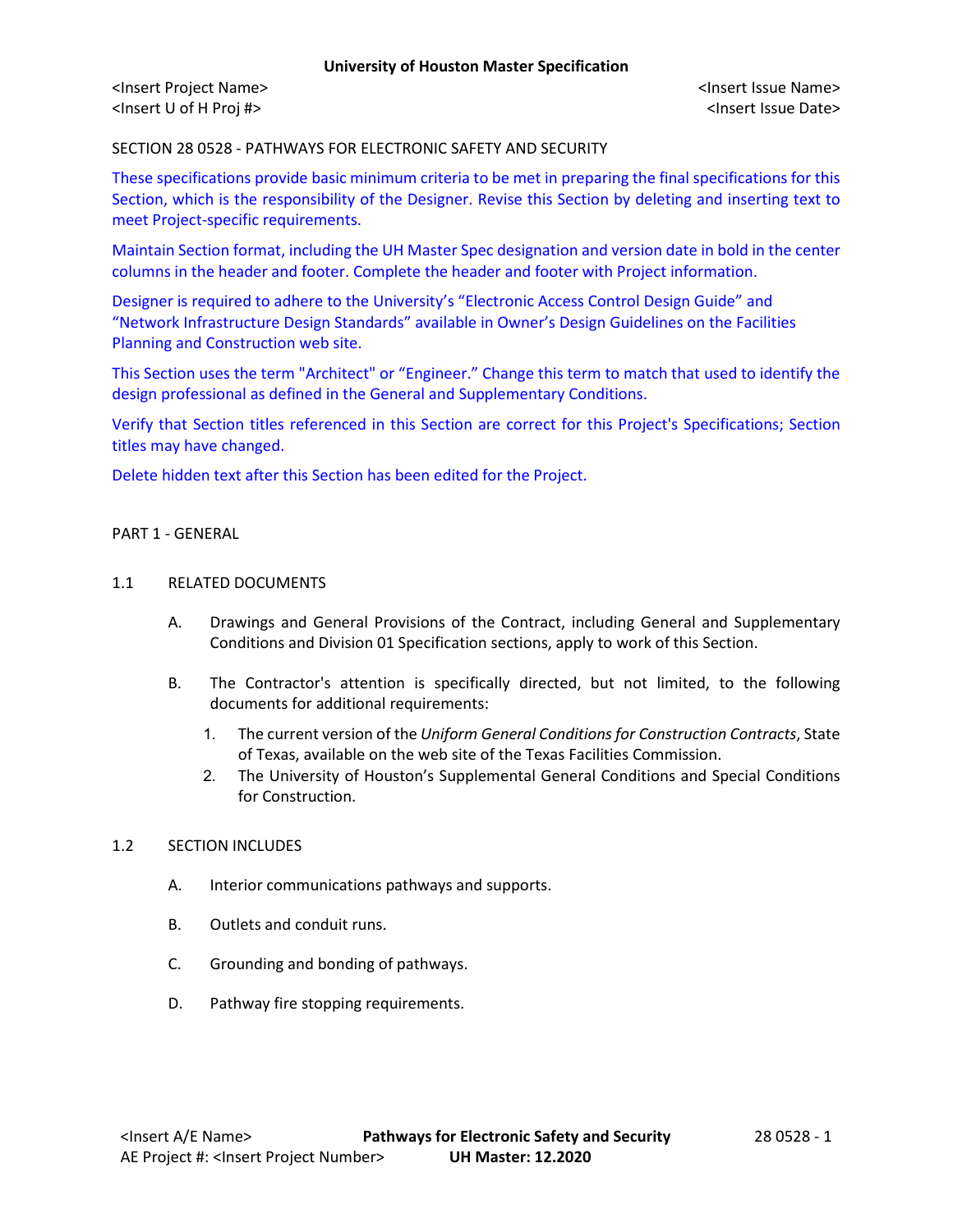## 1.3 SUMMARY

- A. This Section specifies the requirements for the pathways for electronic safety and security systems.
- B. Work furnished and installed by the Contractor as specified in this Section and as shown in Drawings includes:
	- 1. Proper installation of pathway for Electronic Access Control, Intrusion Detection and Surveillance End Devices.
	- 2. Procurement and installation of Security-specific hardware related to pathway installation.
	- 3. Documentation of pathway for use in As-Built drawings.

## PART 2 - PRODUCTS

#### 2.1 GENERAL

- A. Install composite Electronic Access Control cabling in conduit from each door to Security Room. More than one door may share conduit pathway provided labeling is clear and 40 percent fill ratios are not exceeded.
- B. Install the conduit pathway in the most direct route possible from the Security Room to the device location.
- C. Install pathway for IP-based cameras or card readers per Section 27 0528 "Pathways for Communications."
- D. Use factory-manufactured sweeps that meet ANSI/TIA569 bend radius requirements for all security conduit.
- E. Locate junction boxes in serviceable space.
- F. Looping, or "daisy-chaining," of conduits between outlet boxes is not allowed.

#### 2.2 CONDUITS AND FITTINGS

- A. Size all conduit to allow for 25 percent growth in cabling.
- B. Install plastic bushings at conduit ends before pulling cable into the conduit.
- C. Do not run conduits next to hot water lines, steam pipes, or other utilities that may present a safety hazard or cause a degradation of system performance.
- D. Locate conduits entering the Security Room to allow for the most flexibility in the routing and racking of cables.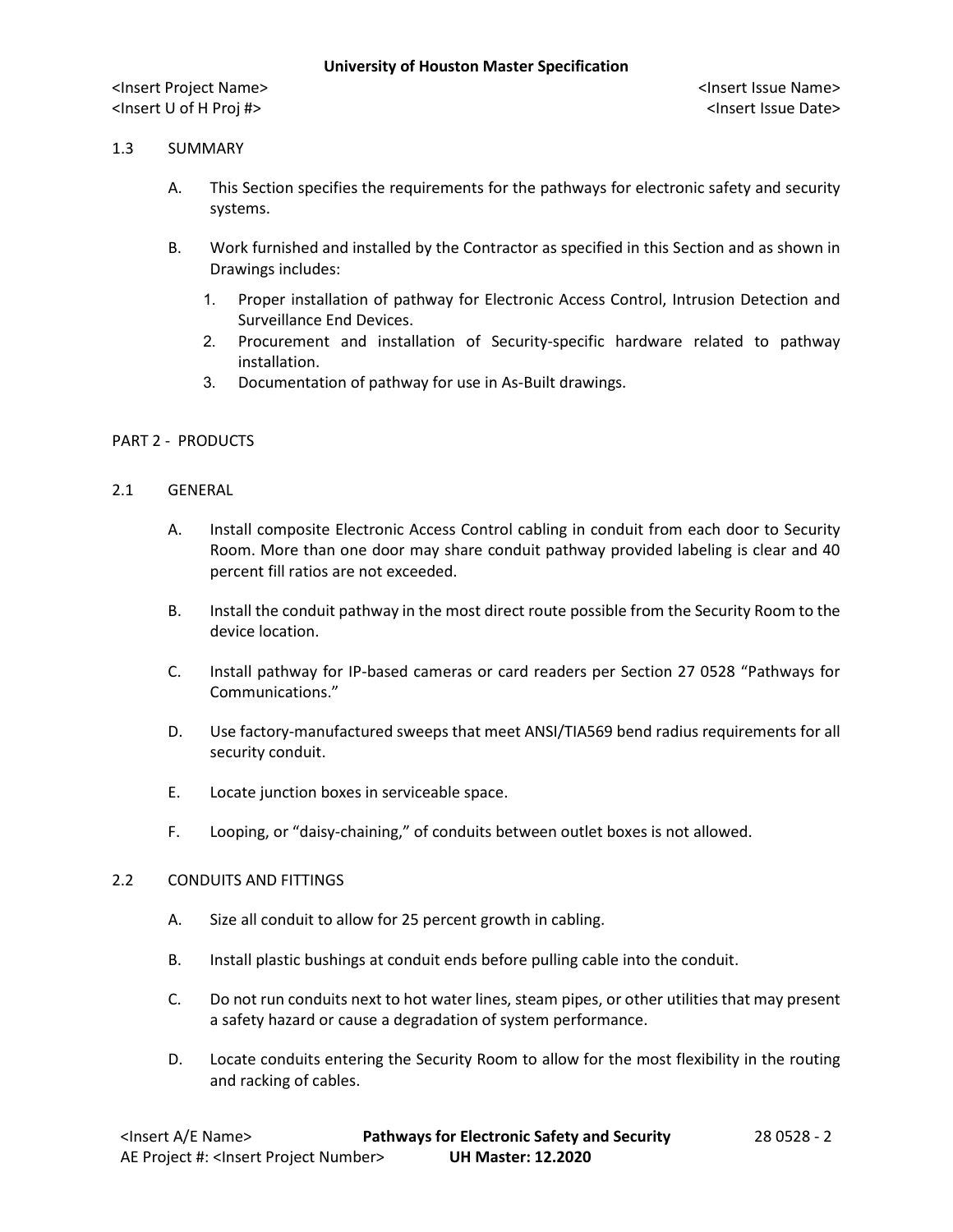<Insert Project Name> <Insert Issue Name> <Insert U of H Proj #> <Insert Issue Date>

- E. Terminate conduits or conduit sleeves entering through the floor of the Security Room at four inches above the finished floor.
- F. Bond all metallic security conduits entering the Security Room, Equipment Room, or Entrance Facility together, and to the room's Grounding Busbar with a #6 AWG ground cable.
- G. Seal all in-use and spare conduits entering the Security Room, Equipment Room, or Entrance Facility to prevent the intrusion of water, gasses, and rodents.
- H. Provide firestopping for all conduits and cables that penetrate fire rated walls or floors. Label each penetration with a UL tag. Comply with requirements of Section 07 8413 "Penetration Firestopping."
- I. Install pull lines rated at a minimum of 90 kg (200 lb) pulling tension in Outside Plant (OSP) conduits. Re-pull the pull lines each time an additional cable is installed.
- J. Prior to releasing the conduit for the installation of cables, clean all OSP conduits with a brush pulled through the conduit at least two times in the same direction and swabbed with clean rags until the rag comes out of the conduit clean and dry.

# 2.3 INTERIOR PATHWAYS

- A. Pull boxes used with security conduits in interior locations shall be rated NEMA-1.
- B. Pull boxes used in damp or wet locations such as plumbing chases or outdoors shall be rated NEMA-3R.
- C. Install pull boxes in conduit runs at intervals no greater than every 100 feet.
- D. Install an appropriately sized pull box whenever there are two 90°sweeps, or a total of 180°of sweeps, in a conduit run.
- E. Any deviations from these criteria must have prior written approval from Owner's Project Manager and Electronic Access Control and Campus Safety Representatives.

#### PART 3 - EXECUTION

## 3.1 SUMMARY

- A. Install composite Electronic Access Control cable pathways separate from power and IT pathways.
- B. Route conduit system inside ceilings, floors, and walls to the greatest extent possible. Avoid installation of surface-mounted conduit wherever possible.